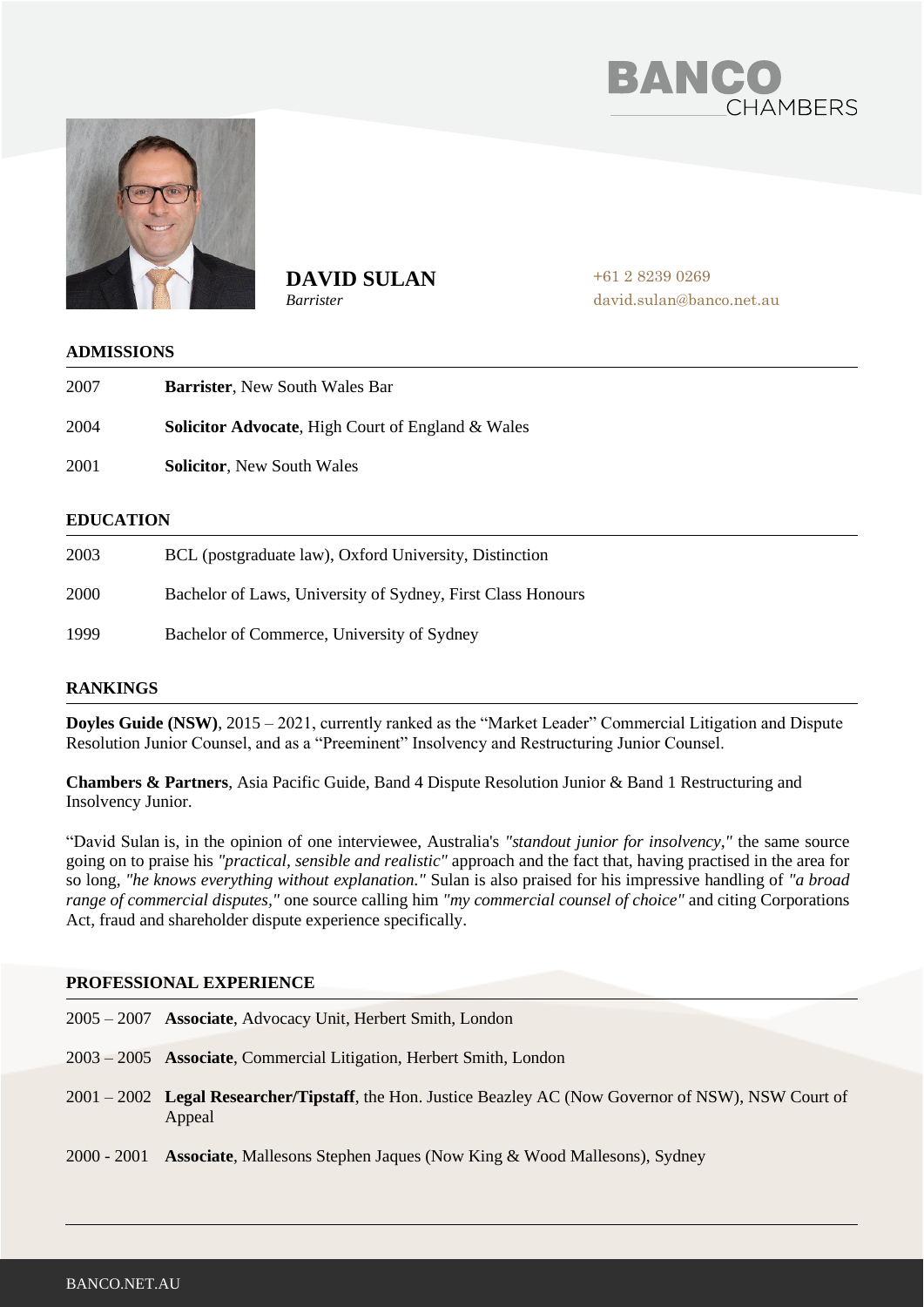

## **SELECTED CASES Recent trials and contested first instance hearings**

David also appears in numerous applications for urgent interlocutory relief (including injunctions, freezing orders, and applications in insolvency proceedings) and schemes of arrangement. A full list is available on request.

*Arrium Proceedings*

Acting for a major international law firm in proceedings arising from its role in advising the now insolvent mining company Arrium.

*Virgin Australia (in admin)* Acting for the administrators of Virgin Australia.

*Moriah College v Nosti* [2020] NSWSC 942 Acting for Moriah College in proceedings against its former financial controller.

*D H Flinders Pty Ltd v Australian Financial Complaints Authority Limited* [\[2020\] NSWSC 1690](https://www.caselaw.nsw.gov.au/decision/17602f1a9684c37967352e6f) A claim against AFCA for acting outside its jurisdiction and authority.

*DIF III Global Co-Investment Fund v Babcock & Brown International [2019] NSWSC 527* Acting for an individual in a multi-party dispute involving alleged breaches of fiduciary duty and misleading or deceptive conduct in relation to the collapse of an investment fund.

*The Bell Litigation – Distribution Proceedings, now settled* Acting for Insurance Commission of Western Australia (ICWA) in various proceedings concerning the distribution of proceeds from the earlier Bell bank litigation.

*Hui v Champion* [2019] FCA 1111 A joint venture and shareholders dispute.

# **SELECTED CASES Appeal matters**

*Australian Executor Trustees (SA) v Kerr* [2021] NSWCA 5 \$75 million claim for equitable compensation concerning breach of trust (appeared with A Sullivan QC but argued two grounds)

*Stewart v Uber Technologies Incorporated* [2020] NSWCA 208 Stated case arising from multiple class actions filed against Uber (unled).

*TX Australia Pty Ltd v Network Ten Pty Ltd; Network Ten v TX Australia Pty Ltd* [2019] NSWCA 51, [2018] NSWCA 312

Dispute concerning the administration of Channel 10 and whether that event triggered a buyout clause in a joint venture agreement providing for the ownership of telecommunications infrastructure (unled).

*Kimberley Diamonds Ltd v Arnautovic* (2017) 252 FCR 244

Appeal concerning whether examination summonses had been issued for an improper purpose.